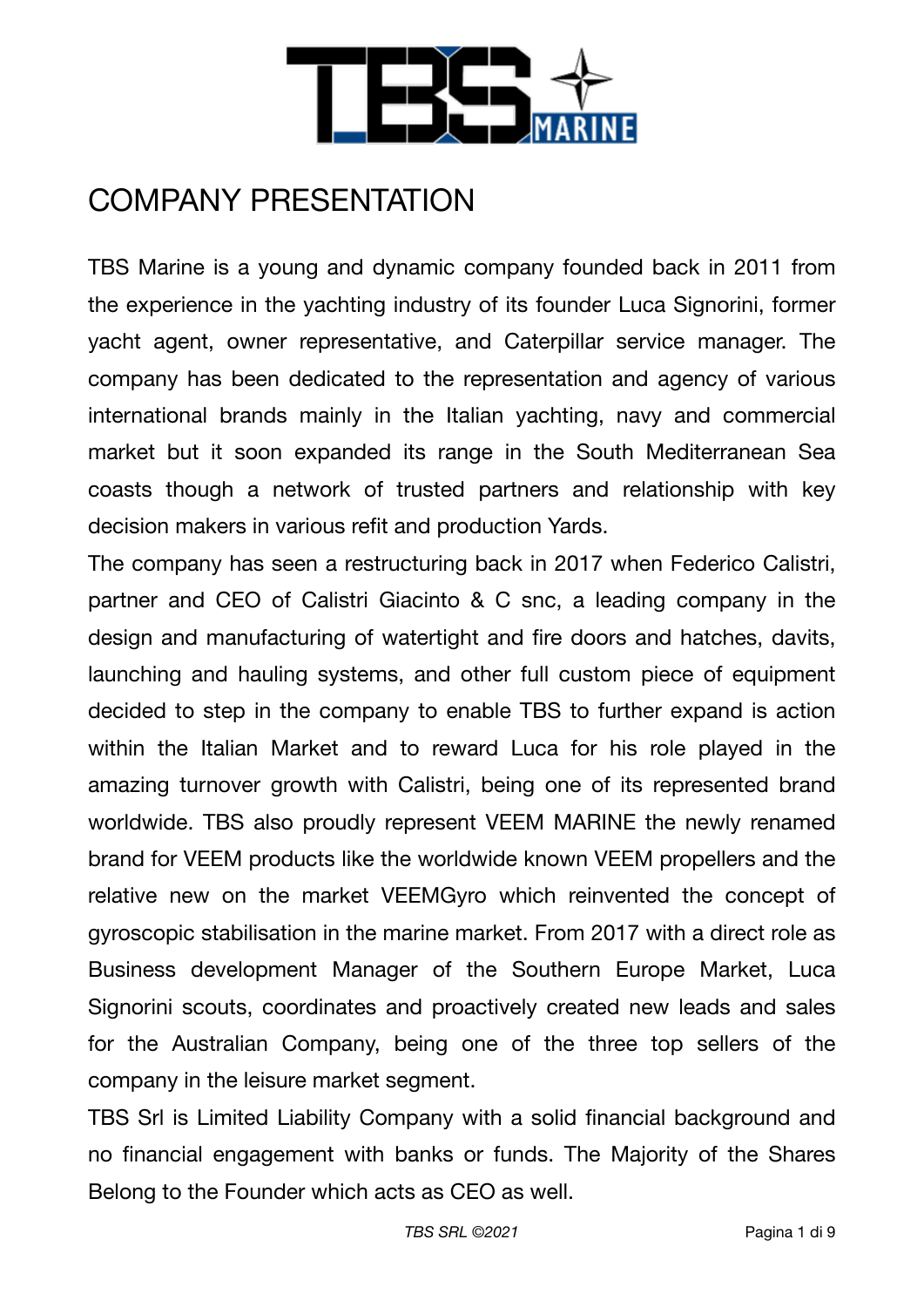The 2021 is recording an amazing boost of over the 35% in sales in every segments: Propulsion, Gyroscopes and Hatches.

### **Key Factors:**

• Deep knowledge of the Yachting Industry at International Level with main

Focus on Italian, Spanish, Greek markets.

• Over 16 years of presence at the main industry international events such as

Cannes Yacht Show, FLIBS, MYS, METS etc. with and without

- Solid track records of sales for over 20M  $\epsilon$  in 10 years of activity.
- Strong network of contacts among Owners, Brokers, Purchase managers,

Technical managers, technical directors

### **Key Factors Resources**

- Employing 6 people.
- In house expertise with engineering capabilities to assist Yards and Brands
- In house technician (mech, hyd, electrical) for the service and maintenance

of the represented brands equipment.

• Service Van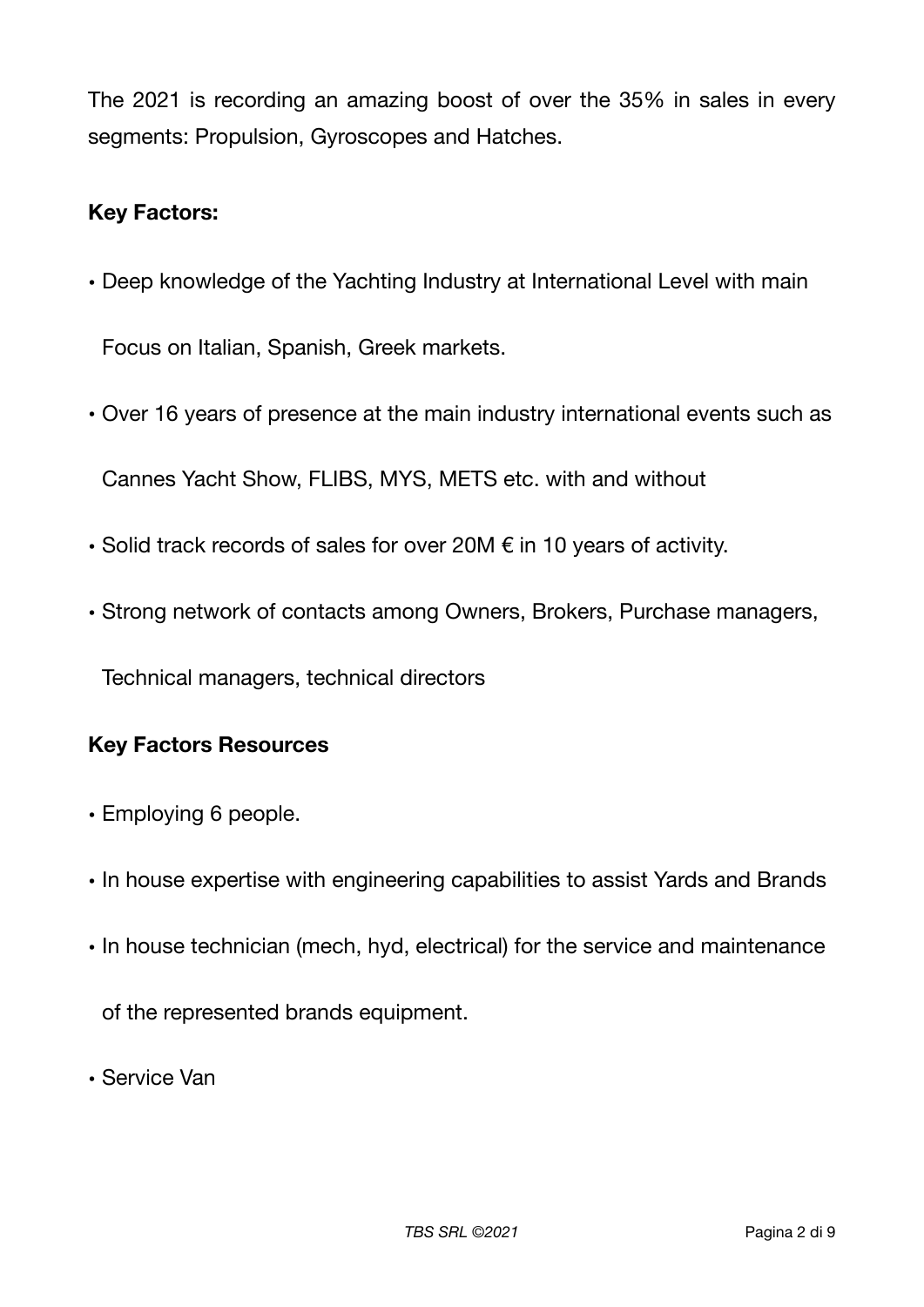## **Constant sustainable growth**

The company has adopted a policy of constant and continuous growth in the

three main strategical aspects: Human Resources and Technology.

#### **Human resources:**

The 2021 has seen the hiring of new workforce:

- 1 engineer for the technical dept.
- 1 new service technician
- 1 junior administration

#### **Technology:**

- New Thickness measuring tools for painting quality scheme
- Glossmeter
- Laser meters
- Remote view goggles
- Accelerometers and vibration sensors for Seatrial assessment of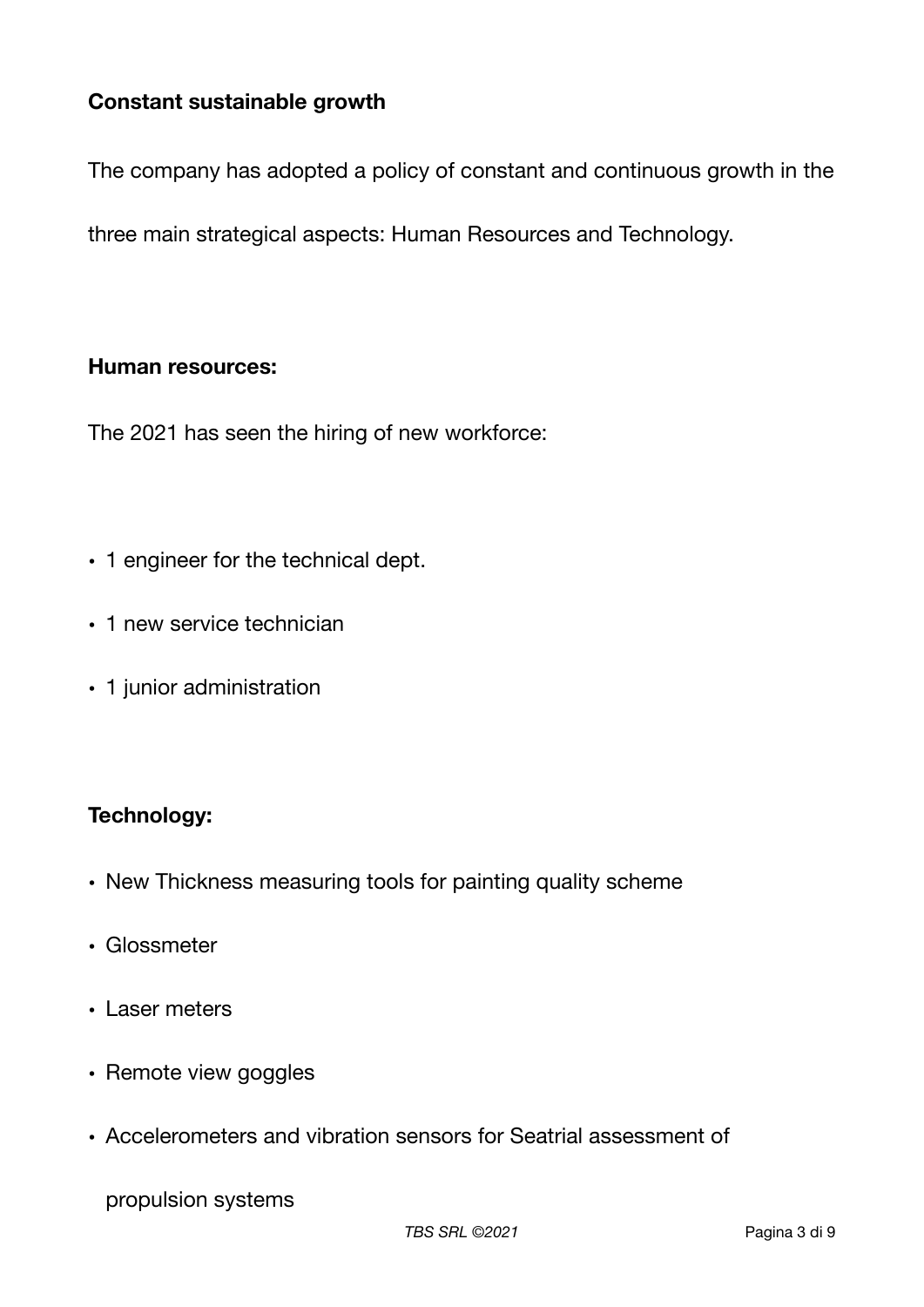## References

As a partner of the main Italian shipyards TBS manufacture hundreds of custom certified hatches and doors with unlimited choices of sizes, shapes, handles, windows/portholes, hinges, latches. Every door or hatch is conceived on individual requests and made to measure to the customers needs.

References Yacht builders and refit Yards:

Azimut-Benetti Group (both lines and custom yachts), Sanlorenzo (both lines and custom yachts), Ferretti Group (both lines and custom yachts), The Italian Sea group NCA, ISA/ Palumbo, Baglietto and CCN Cerri, Overmarine Mangusta, Cantiere delle Marche, Wider Yachts, Codecasa, CPN, Gulf Craft, Hanseatic Silver Yachts, San Giorgio del Porto, Amico & co. and many more.

| <b>Builder</b> | Hull $n^{\circ}$  | <b>LOA</b> | <b>Product</b>                                                          |
|----------------|-------------------|------------|-------------------------------------------------------------------------|
| <b>Benetti</b> | FB701             | 48,67      | Wt hatches and doors + accessories                                      |
| <b>Benetti</b> | FB702             | 48         | Wt hatches and doors + accessories                                      |
| <b>Benetti</b> | FB703             | 47         | Wt hatches and doors + accessories                                      |
| Benetti        | FB704             | 48         | Wt hatches and doors + accessories                                      |
| <b>Benetti</b> | FB801             | 50         | Wt hatches and doors + accessories                                      |
| Benetti        | FB802             | 50         | Wt hatches and doors + accessories                                      |
| Benetti        | FB803             | 50         | Wt hatches and doors + accessories                                      |
| <b>Benetti</b> | FB601             | 47,6       | Wt hatches and doors + accessories, external<br>doors, exterior hatches |
| Benetti        | FB273             | 70         | Wt hatches and doors + accessories                                      |
| Benetti        | FB275             | 108        | Wt hatches and doors + accessories                                      |
| Benetti        | FB272             | 105        | Accessories                                                             |
| Benetti        | FB269             | 69         | Wt hatches and doors + accessories, external<br>doors, exterior hatches |
| Benetti        | FB <sub>271</sub> | 57         | Wt hatches and doors + accessories                                      |

Reference builds (only custom yachts without series):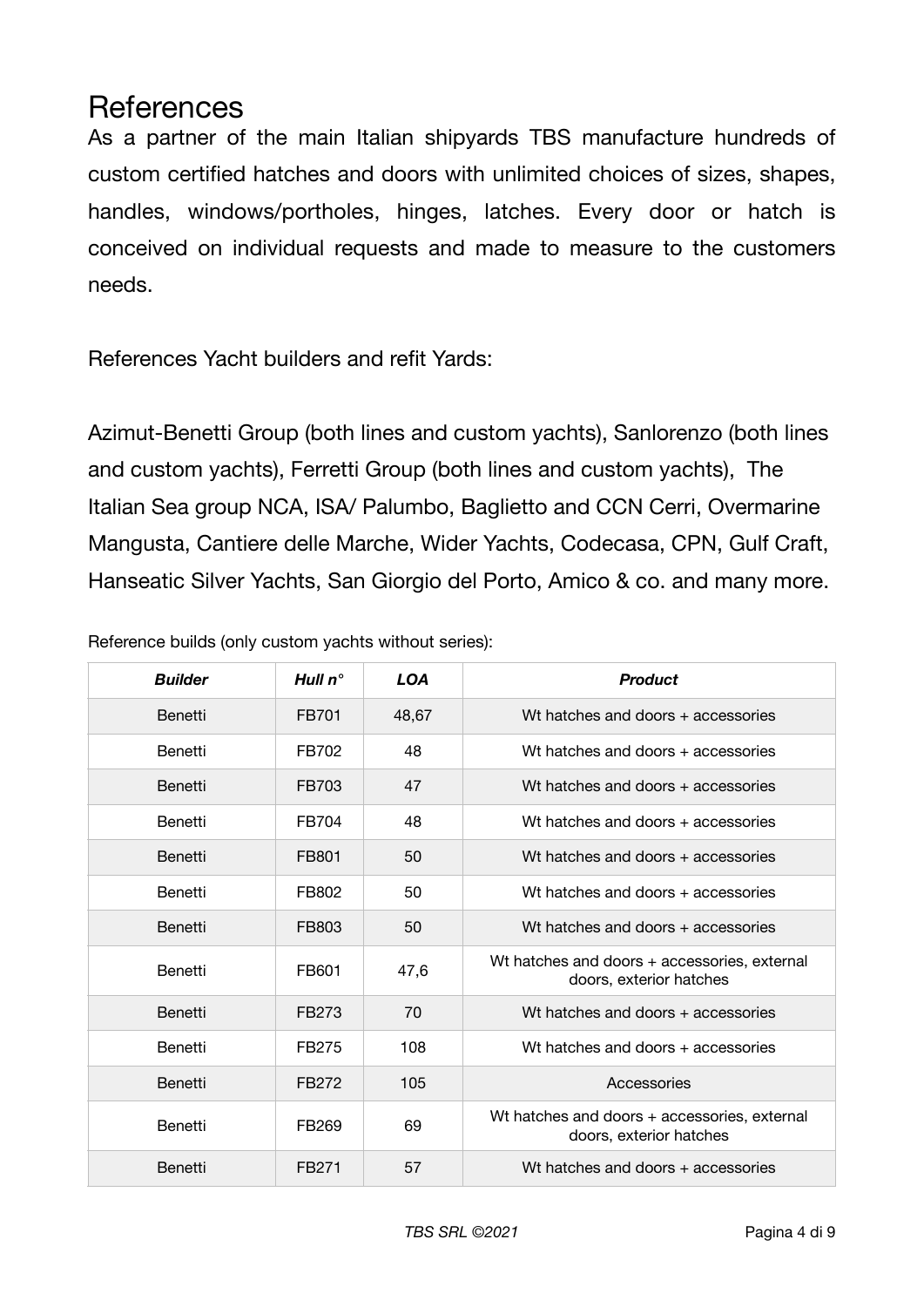| Benetti                      | FB284                            | 55 | Wt hatches and doors + accessories                                      |
|------------------------------|----------------------------------|----|-------------------------------------------------------------------------|
| <b>Benetti</b>               | FB285                            | 55 | Wt hatches and doors + accessories                                      |
| Benetti                      | FB601                            | 50 | Wt hatches and doors + accessories, external<br>doors, exterior hatches |
| Benetti                      | FB602                            | 50 | Wt hatches and doors + accessories                                      |
| Benetti                      | FB603                            | 50 | Wt hatches and doors + accessories                                      |
| <b>Benetti</b>               | FB604                            | 50 | Wt hatches and doors + accessories, external<br>doors, exterior hatches |
| <b>CRN</b>                   | C <sub>132</sub>                 | 72 | Propellers                                                              |
| <b>CRN</b>                   | C <sub>135</sub>                 | 79 | Wt hatches and doors + accessories                                      |
| <b>CRN</b>                   | SYD <sub>01</sub><br><b>RIVA</b> | 50 | Wt hatches and doors + accessories                                      |
| <b>CRN</b>                   | <b>SYD 02</b><br><b>RIVA</b>     | 50 | Wt hatches and doors + accessories                                      |
| <b>CRN</b>                   | C <sub>138</sub>                 | 62 | Wt hatches and doors + accessories                                      |
| <b>CRN</b>                   | C <sub>139</sub>                 | 70 | Wt hatches and doors + accessories                                      |
| <b>CODECASA</b>              | F77                              | 43 | Wt hatches and doors + accessories                                      |
| <b>CODECASA</b>              | F78                              | 55 | Wt hatches and doors + accessories                                      |
| <b>CODECASA</b>              | C <sub>123</sub>                 | 55 | Wt hatches and doors + accessories                                      |
| Cantiere Delle Marche        | 108.12                           | 32 | Wt hatches and exterior hatches                                         |
| Cantiere Delle Marche        | 102.14                           | 30 | Wt hatches and exterior hatches                                         |
| Cantiere Delle Marche        | 111.15                           | 33 | Wt hatches and exterior hatches                                         |
| Cantiere Delle Marche        | 105.18                           | 31 | Wt hatches and exterior hatches                                         |
| <b>Cantiere Delle Marche</b> | 108.19                           | 33 | Wt hatches and exterior hatches                                         |
| Cantiere Delle Marche        | 121.21                           | 36 | Wt hatches and exterior hatches                                         |
| Cantiere Delle Marche        | 40.22                            | 40 | Wt hatches and exterior hatches                                         |
| Cantiere Delle Marche        | 38.23                            | 38 | Wt hatches and exterior hatches                                         |
| Cantiere Delle Marche        | 129.24                           | 39 | Wt hatches and exterior hatches                                         |
| Cantiere Delle Marche        | 112.25                           | 34 | Wt hatches and exterior hatches                                         |
| Sanlorenzo                   | 131-52                           | 52 | Wt hatches and doors + accessories                                      |
| Sanlorenzo                   | 133-44                           | 44 | Wt hatches and doors + accessories                                      |
| Sanlorenzo                   | 135-44                           | 44 | Wt hatches and doors + accessories                                      |
| Sanlorenzo                   | 136-47                           | 47 | Wt hatches and doors + accessories                                      |
| Sanlorenzo                   | 137-44                           | 44 | Wt hatches and doors + accessories                                      |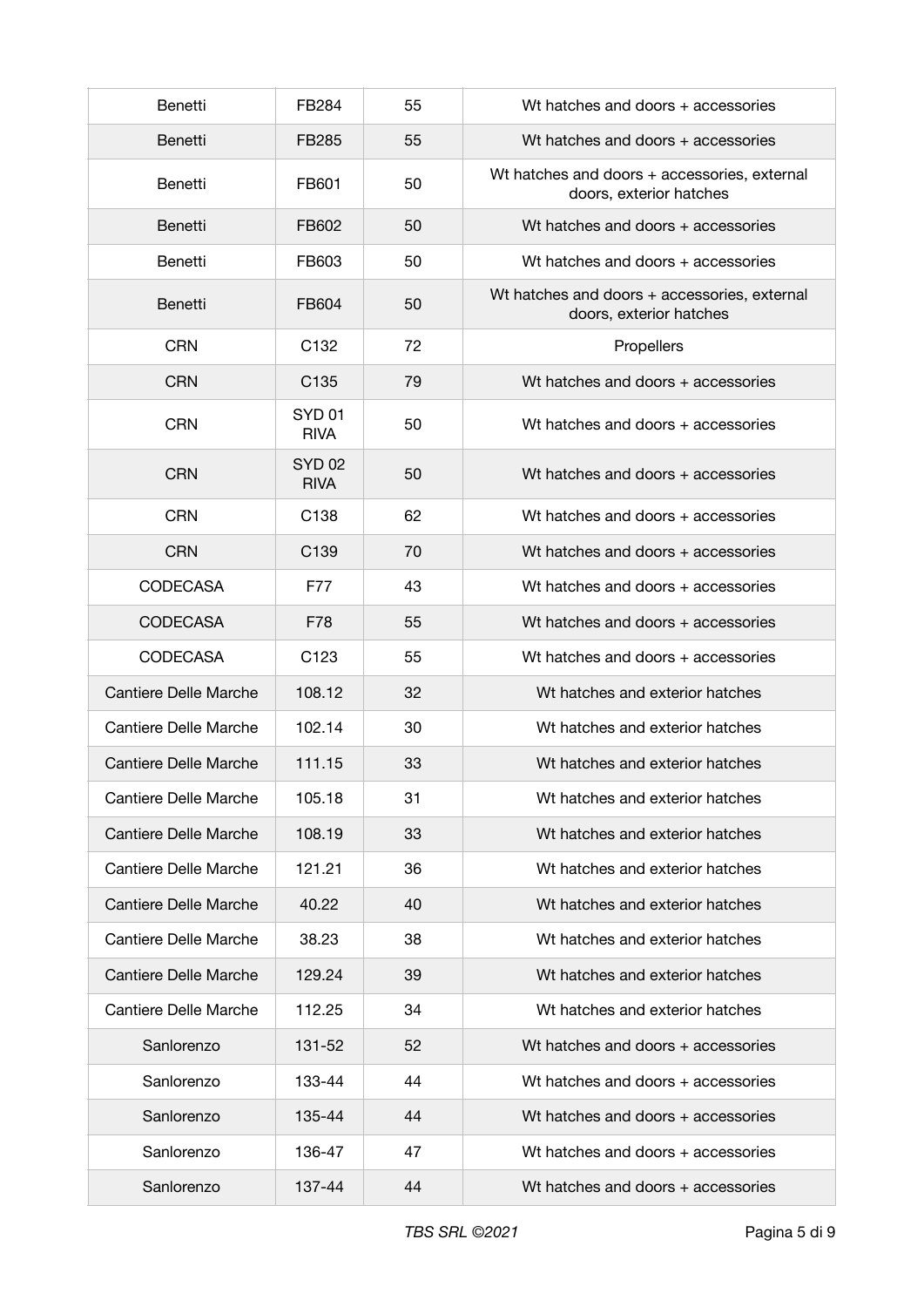| Sanlorenzo        | 139-44   | 44          | Wt hatches and doors + accessories                       |
|-------------------|----------|-------------|----------------------------------------------------------|
| Sanlorenzo        | 142-44   | 44          | Wt hatches and doors + accessories                       |
| Sanlorenzo        | 145-44   | 44          | Wt hatches and doors + accessories                       |
| Sanlorenzo        | 140.64   | 64          | Wt hatches and doors + accessories                       |
| Sanlorenzo        | 141-56   | 56          | Wt hatches and doors + accessories                       |
| Sanlorenzo        | 142-52   | 52          | Wt hatches and doors + accessories                       |
| Sanlorenzo        | 180-60   | 60          | Wt hatches and doors + accessories                       |
| Overmarine        | OC 50.01 | 50          | Wt hatches and doors + accessories                       |
| Overmarine        | OC 50.02 | 50          | Wt hatches and doors + accessories                       |
| Overmarine        | OC 50.03 | 50          | Wt hatches and doors + accessories                       |
| Overmarine        | GS 54,03 | 54          | Wt hatches and doors + accessories                       |
| Overmarine        | OC4401   | 44          | Wt hatches and doors + accessories                       |
| Overmarine        | OC4402   | 44          | Wt hatches and doors + accessories                       |
| Overmarine        | OC4403   | 44          | Wt hatches and doors + accessories                       |
| <b>Gulf Craft</b> | 100      | #01 to date | Wt hatches and doors + accessories                       |
| <b>Gulf Craft</b> | 120      | #01 to date | Wt hatches and doors + accessories                       |
| <b>Gulf Craft</b> | 175      | #01 to date | Wt hatches and doors + accessories                       |
| <b>Gulf Craft</b> | Nomad 95 | #01 to date | Wt hatches and doors + accessories                       |
| <b>NCA</b>        | 571      | 37          | Wt hatches and doors + accessories and exterior<br>doors |
| <b>NCA</b>        | 580      | 37          | Wt hatches and exterior hatches                          |
| <b>NCA</b>        | 581      | 37          | Wt hatches and exterior hatches                          |
| <b>NCA</b>        | 575      | 74          | Wt hatches and doors + accessories and exterior<br>doors |
| <b>NCA</b>        | 577      | 63          | Wt hatches and doors + accessories and exterior<br>doors |
| <b>NCA</b>        | 568      | 52          | Wt hatches and doors + accessories and exterior<br>doors |
| <b>NCA</b>        | 589      | 45          | Wt hatches and doors + accessories and exterior<br>doors |
| <b>NCA</b>        | 584      | 73          | Wt hatches and doors + accessories and exterior<br>doors |
| <b>NCA</b>        | 568-1    | 56          | Wt hatches and doors + accessories and exterior<br>doors |
| <b>NCA</b>        | 590      | 75          | Wt hatches and doors + accessories and exterior<br>doors |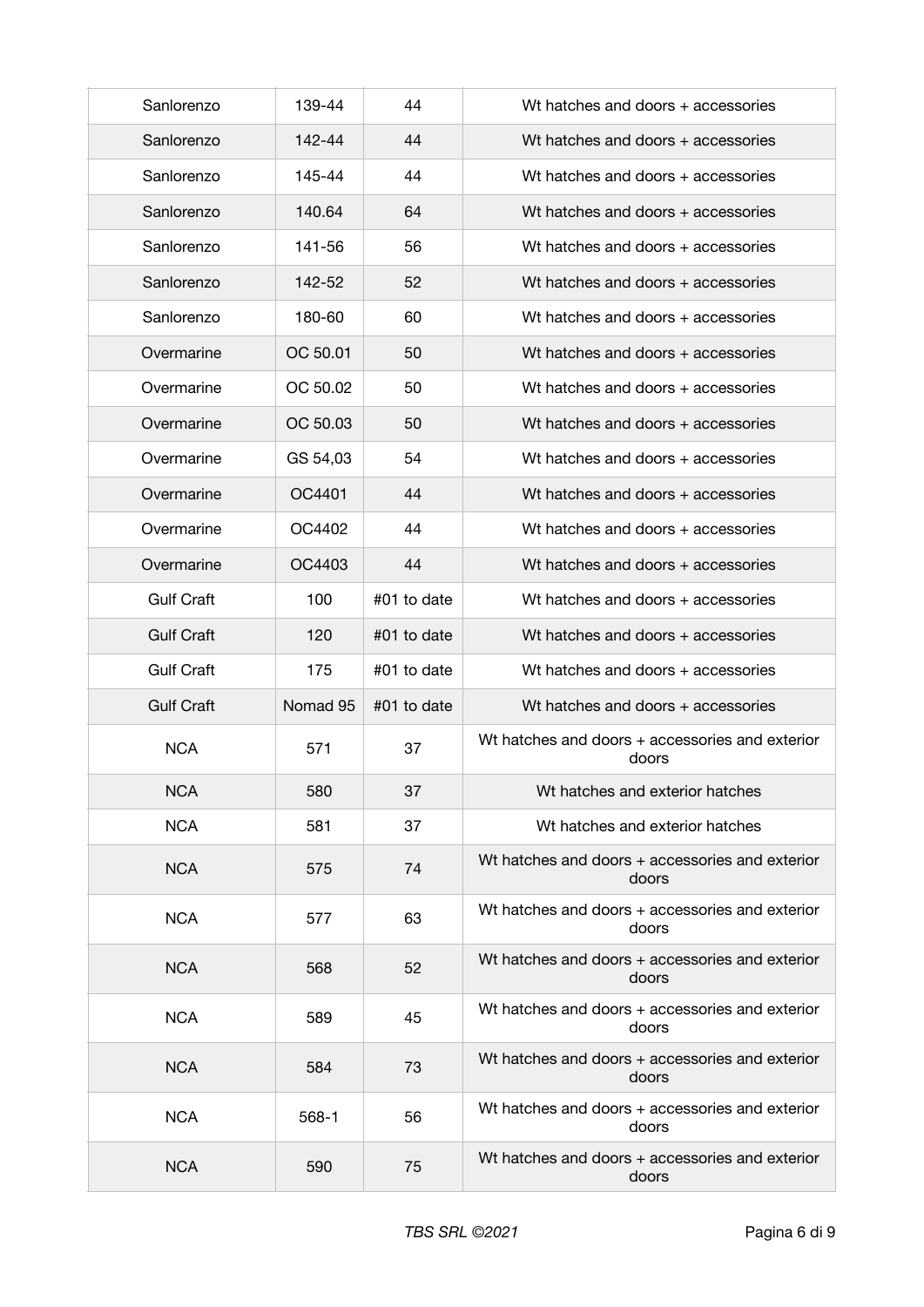| <b>NCA</b>                  | 594             | 65  | Wt hatches and doors + accessories and exterior<br>doors |
|-----------------------------|-----------------|-----|----------------------------------------------------------|
| <b>NCA</b>                  | 599             | 52  | Wt hatches and doors + accessories and exterior<br>doors |
| <b>NCA</b>                  | 597             | 100 | Wt hatches and doors + accessories and exterior<br>doors |
| <b>BAGLIETTO</b>            | 10222           | 48  | Wt hatches and doors + accessories                       |
| <b>BAGLIETTO</b>            | 10225           | 55  | Wt hatches and doors + accessories                       |
| <b>BAGLIETTO</b>            | 10228           | 44  | Wt hatches and doors + accessories                       |
| <b>BAGLIETTO</b>            | 10232           | 40  | Wt hatches and doors + accessories                       |
| <b>BAGLIETTOCCN</b>         | 50.01           | 50  | Wt hatches and doors + accessories and exterior<br>doors |
| <b>BAGLIETTOCCN</b>         | 37.01           | 37  | Wt hatches and doors + accessories and exterior<br>doors |
| <b>BAGLIETTOCCN</b>         | 40.02           | 40  | Wt hatches and doors + accessories and exterior<br>doors |
| <b>BAGLIETTOCCN</b>         | 31.01           | 31  | Wt hatches and doors + accessories and exterior<br>doors |
| <b>BAGLIETTOCCN</b>         | 3901            | 39  | Wt hatches and doors + accessories and exterior<br>doors |
| <b>BAGLIETTOCCN</b>         | 3902            | 39  | Wt hatches and doors + accessories and exterior<br>doors |
| <b>ISA / Columbus Yacht</b> | C <sub>02</sub> | 40  | Wt hatches and doors + accessories                       |
| <b>ISA / Columbus Yacht</b> | CO <sub>3</sub> | 40  | Wt hatches and doors + accessories                       |
| <b>ISA / Columbus Yacht</b> | CO <sub>3</sub> | 40  | Propellers                                               |
| ISA / Columbus Yacht        | C <sub>05</sub> | 66  | Wt hatches and doors + accessories                       |
| ISA / Columbus Yacht        | C <sub>05</sub> | 66  | <b>Full Shaftline</b>                                    |
| ISA / Columbus Yacht        | C07             | 80  | Wt hatches and doors + accessories                       |
| ISA / Columbus Yacht        | C07             | 80  | Propellers                                               |
| ISA / Columbus Yacht        | C <sub>09</sub> | 50  | Wt hatches and doors + accessories                       |
| Perini Yachts               | 2303            | 56  | Wt hatches and doors + accessories                       |
| Perini Yachts               | 2399            | 42  | Wt hatches and doors + accessories                       |
| <b>Silver Yachts</b>        | C005            | 86  | Wt hatches and doors + accessories                       |
| <b>Silver Yachts</b>        | C006            | 86  | Wt hatches and doors + accessories                       |
| <b>Silver Yachts</b>        | C007            | 86  | Wt hatches and doors + accessories                       |
| Riva 48                     | #001 to<br>date | 48' | Propellers                                               |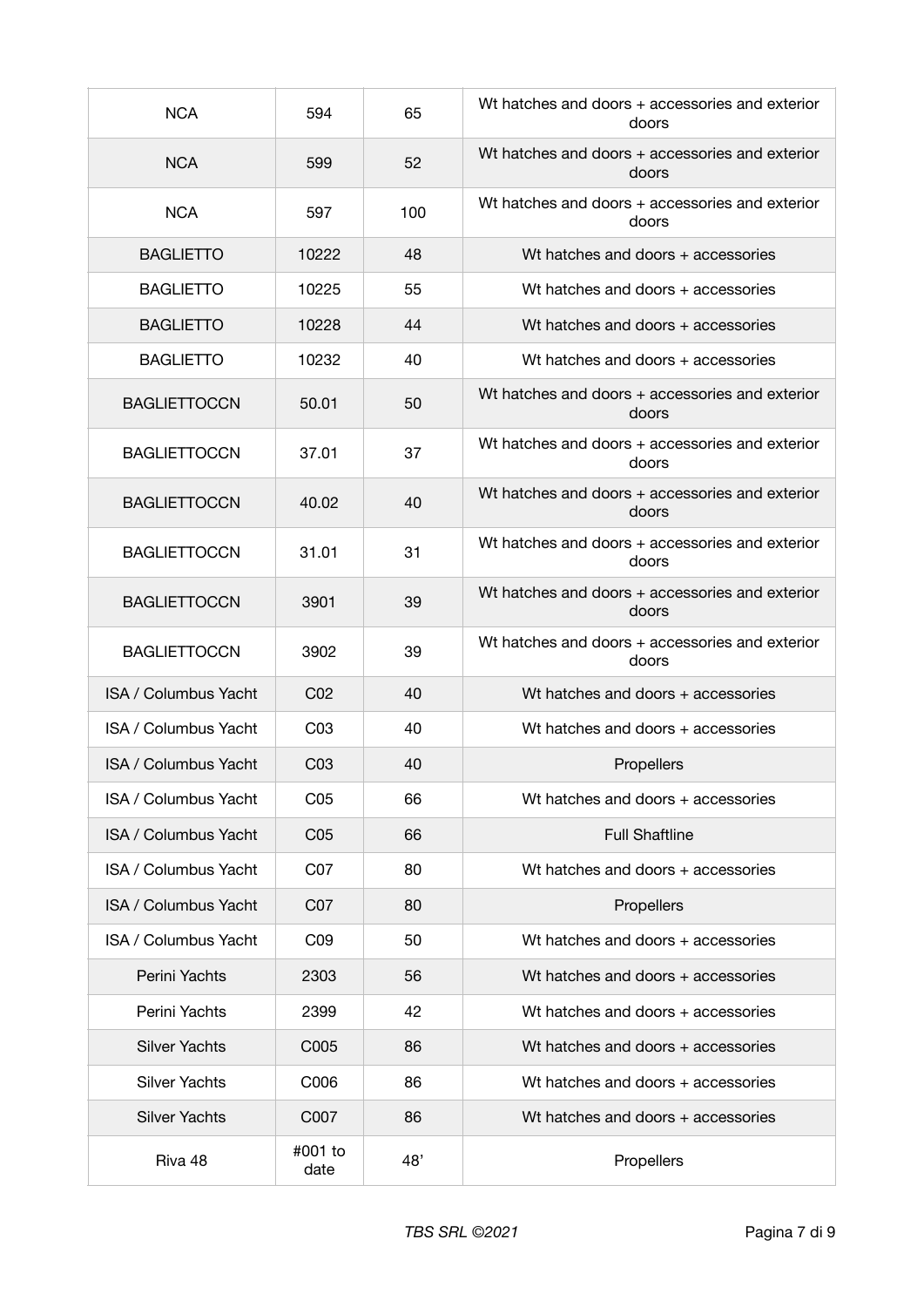| Riva 56                                       | #001 - to<br>date  | 56'  | Propellers |
|-----------------------------------------------|--------------------|------|------------|
| Riva 76                                       | #001 - to<br>date  | 76'  | Propellers |
| Riva 88                                       | #001 - to<br>date  | 88'  | Propellers |
| <b>Custom Line Navetta</b><br>30m             | #02 - to<br>date   | 30   | Propellers |
| <b>Custom Line Navetta</b><br>33 <sub>m</sub> | #16 - to<br>date   | 33   | Propellers |
| <b>Custom Line Navetta</b><br>37m             | #12 - to<br>date   | 37   | Propellers |
| Custom Line 140                               | $#01 - to$<br>date | 140' | Propellers |
| Riva 30m                                      | $#01 - to$<br>date | 30   | Propellers |
| Azimut 83'                                    | #01 - to<br>date   | 83'  | Propellers |
| Azimut 72'                                    | #42 - to<br>date   | 72'  | Propellers |
| Azimut Magellano 25mt                         | #11 to<br>date     | 25   | Propellers |
| <b>Azimut Fly</b>                             | #21 - to<br>date   | 27   | Propellers |
| Azimut Magellano 30mt                         | #11 - to<br>date   | 30   | Propellers |

The list **is a reduced version** of the total sales and mentions only part of the custom yachts we can disclose. Example of some series: (AZ 32, 35, 38m, SL SX76, SX88, SL112, SD126, SL118, 120A, Custom Line 106, Custom line 120, Custom Line 140 Pershing 140,Riva 56, Riva 48, Riva 76, Riva 88, MCY 105, MCY 86, Benetti series BD, BM, BP, BC, BO,BF etc.).

## **Gyro SALES**

| Lead  | Vessel                  | Segment    | Company                       |
|-------|-------------------------|------------|-------------------------------|
| 62641 | <b>SV EMMAYA</b>        | Commercial | <b>MELITA NAVIGATION LTD</b>  |
| 55980 | MY 50.5m IB2<br>(ZA221) | Superyacht | <b>JFA YACHTS</b>             |
| 51201 | Longitude Fast          | Superyacht | <b>F.LLI ROSSI S.R.L.</b>     |
| 40060 | Oceanic 140'            | Superyacht | <b>CANTIERI DI OSTIA SRL</b>  |
| 39282 | MANGUSTA 165-01         | Superyacht | <b>OVERMARINE GROUP S.P.A</b> |
| 37781 | M/Y ST RAPHAEL          | Superyacht | <b>AVIOINTERIORS S.P.A</b>    |
| 35281 | <b>BLEEKER</b>          | Superyacht | ROYAL NAVY ENTERPRISES S.A.   |